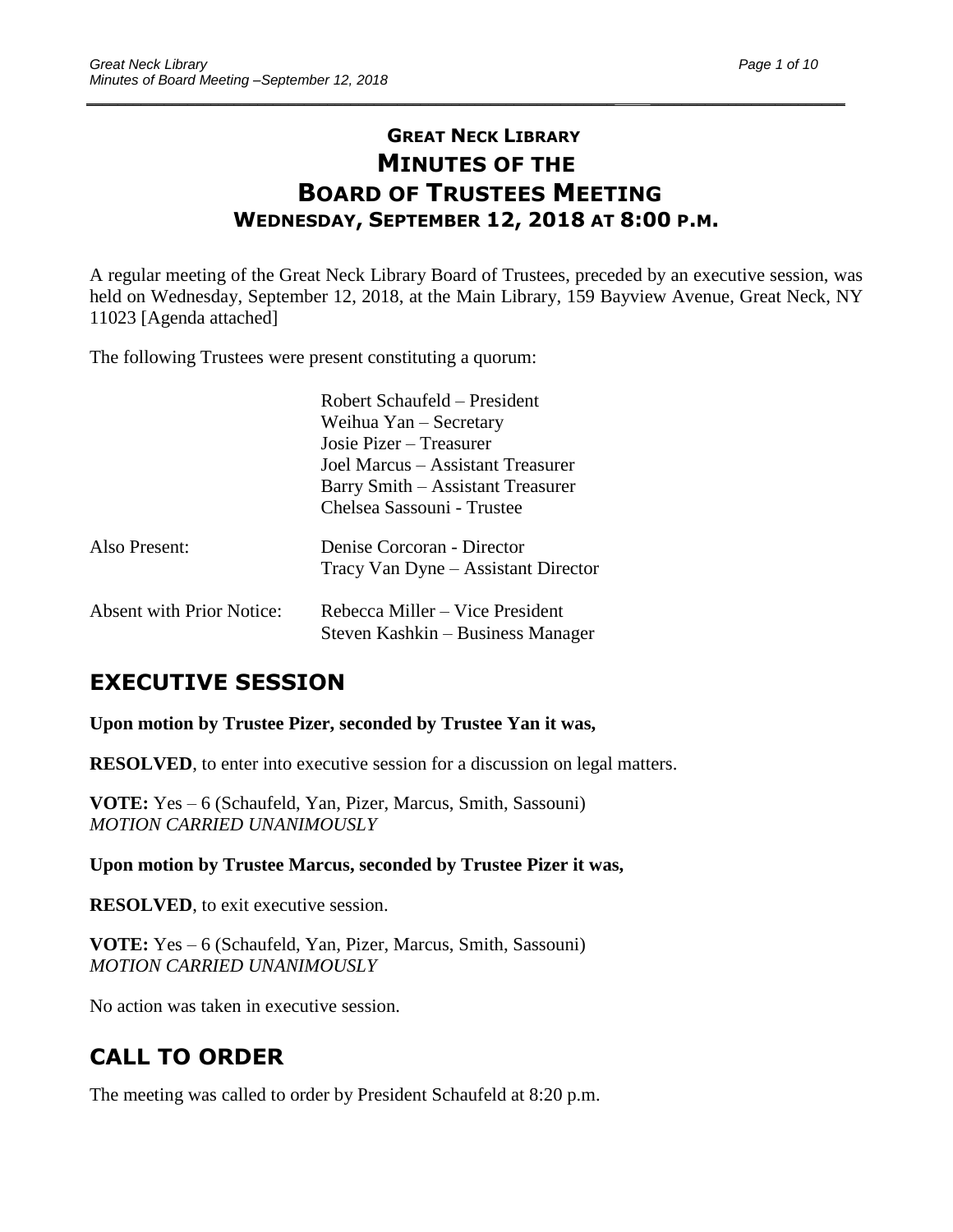# **SECRETARY'S REPORT ON INDEPENDENT NOMINATIONS**

Trustee Yan read the following aloud:

Robert Schaufeld has filed a petition as an Independent Candidate for the October 29, 2018 Election for the remaining term of the Board of Trustees seat of Francine Ferrante Krupski. The petition has the required one hundred signatures which have been validated.

Chelsea Sassouni has filed a petition as an Independent Candidate for the October 29, 2018 Election for the Board of Trustees expiring seat of Joel Marcus. The petition has the required one hundred signatures which have been validated.

The October election ballot will contain the following:

Liman Mimi Hu for the expiring seat of Robert Schaufeld; Board of Trustees.

David Zielenziger and Chelsea Sassouni for the expiring seat of Joel Marcus; Board of Trustees.

Josie Pizer for the remaining term of the seat of Douglas Hwee; Board of Trustees.

Scott Sontag and Robert Schaufeld for the remaining term of the seat of Francine Ferrante Krupski; Board of Trustees.

Francine Ferrante Krupski for the expiring seat of Howard Esterces; Nominating Committee. William Gens for the expiring seat of Donald Panetta; Nominating Committee.

Alex Au for the remaining term of the seat of Samuel Gottlieb; Nominating Committee.

# **MINUTES**

# **Regular Board Meeting**

**Upon motion by Trustee Yan, seconded by Trustee Marcus and after discussion, it was,**

**MOVED,** that the Great Neck Library Board of Trustees approve the Minutes of the June 19, 2018 Regular Board meeting as presented.

**VOTE:** Yes – 6 (Schaufeld, Yan, Pizer, Marcus, Smith, Sassouni) *MOTION CARRIED UNANIMOUSLY*

### **Special Board Meetings**

**Upon motion by Trustee Yan, seconded by Trustee Smith and after discussion, it was,**

**MOVED,** that the Great Neck Library Board of Trustees approve the Minutes of the July 24, 2018 and August 21, 2018 Special Board meetings as presented.

**VOTE:** Yes – 6 (Schaufeld, Yan, Pizer, Marcus, Smith, Sassouni) *MOTION CARRIED UNANIMOUSLY*

# **TREASURER'S REPORT**

### **Upon motion by Trustee Pizer, seconded by Trustee Smith and after discussion, it was,**

**RESOLVED,** that the Great Neck Library Board of Trustees accept the following financial reports which have been reviewed by the Finance Committee:

- September 12, 2018, Treasurer's Report;
- Warrant dated July 2, 2018 through July 8, 2018 which has been reviewed by the Treasurer, the sums set against their respective names, amounting in the aggregate to \$247,402.63.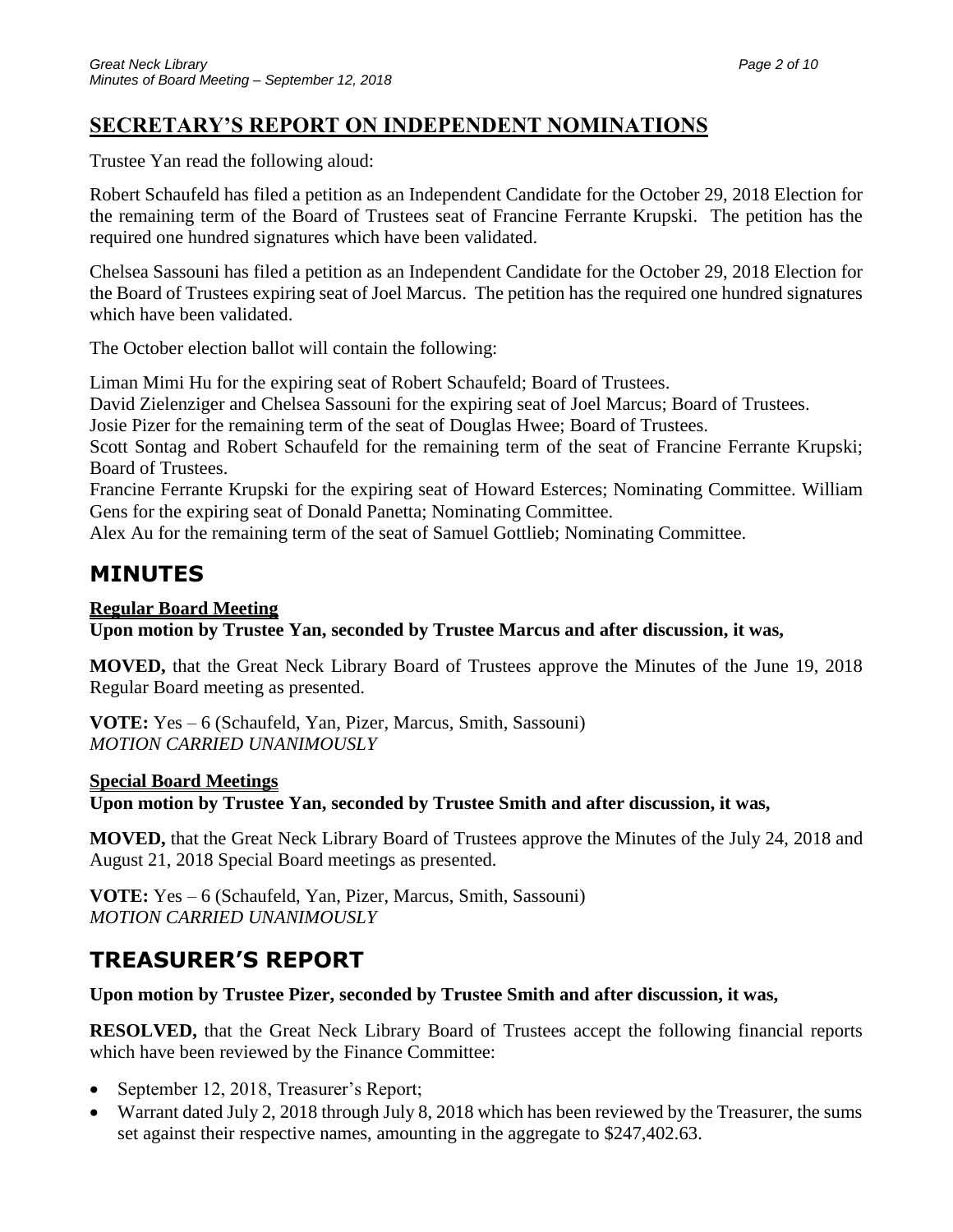- Warrant dated August 6, 2018 through August 12, 2018 which has been reviewed by the Treasurer, the sums set against their respective names, amounting in the aggregate to \$307,164.68.
- Warrant dated September 3, 2018 through September 9, 2018 which has been reviewed by the Treasurer, the sums set against their respective names, amounting in the aggregate to \$59,985.52.
- Payroll Warrants for pay dates June 7 and June 21, 2018, which have been reviewed by the Treasurer, (in the amounts of \$149,571.82 and \$151,005.53, respectively,) for a total of \$300,577.35.
- Payroll Warrants for pay dates July 5 and July 19, 2018, which have been reviewed by the Treasurer, (in the amounts of \$186,785.21 and \$144,877.02, respectively,) for a total of \$331,662.23.
- Payroll Warrants for pay dates August 2, August 16 and August 30, 2018, which have been reviewed by the Treasurer, (in the amounts of \$153,587.89, \$148,017.17 and \$159,003.73, respectively,) for a total of \$460,608.79.

**VOTE:** Yes – 6 (Schaufeld, Yan, Pizer, Marcus, Smith, Sassouni) *MOTION CARRIED UNANIMOUSLY*

# **PAYROLL CHANGES**

### **Upon motion by Trustee Pizer, seconded by Trustee Marcus and after discussion, it was,**

**RESOLVED,** that the Great Neck Library Board of Trustees accept the Payroll Change report of August 1 through August 31, 2018 as presented, which has been reviewed by the Finance Committee.

**VOTE:** Yes – 6 (Schaufeld, Yan, Pizer, Marcus, Smith, Sassouni) *MOTION CARRIED UNANIMOUSLY*

# **REPORTS**

# **Branch Committee**

Trustee Schaufeld reported that the committee will be meeting on September  $26<sup>th</sup>$ .

### **Main Building Committee**

The committee's next meeting is scheduled for September 24<sup>th</sup>.

### **Policy and By Laws Committee**

Trustee Marcus reported that the committee will be meeting on September  $17<sup>th</sup>$ .

### **Fundraising Committee**

Trustee Yan reported that the committee will be meeting sometime in November.

### **Long Range Planning Committee**

Trustee Marcus reported the committee will be meeting in October.

# **Technology Committee**

Trustee Yan reported that the committee met on September 5<sup>th</sup>. Topics discussed included server upgrades, PC cycles, RFID/book sorter and website upgrades. The goal of the committee is to keep the library innovative. He stated that the committee will be meeting again in October.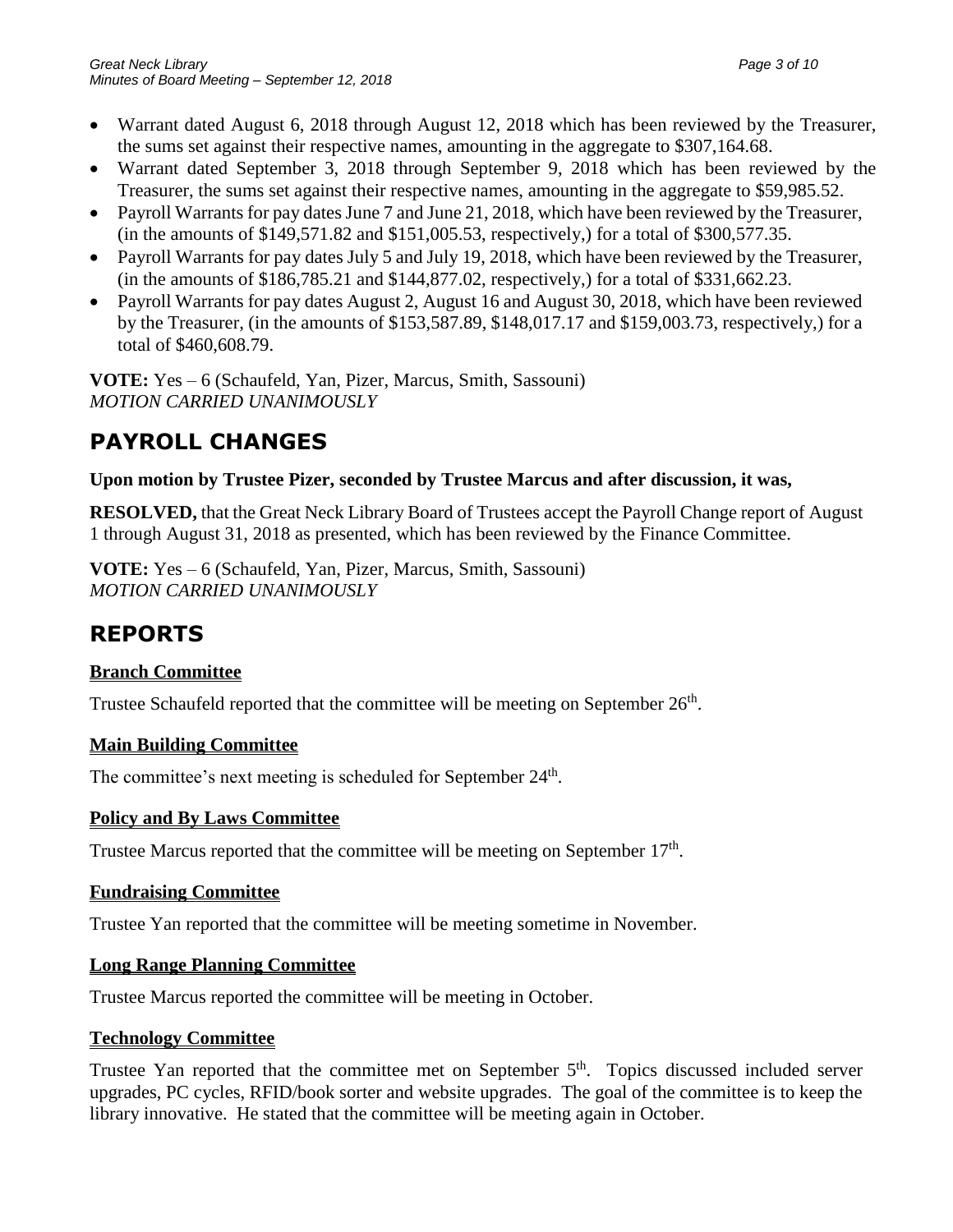### **Grants**

Adam Hinz, Youth Services Coordinator, reported that the Community Restoration Project Grant was voted on and approved by the County. They are currently waiting for the final agreement which may take up to eight weeks. This grant will be used for the creation of a STEM lab in the library.

Mr. Hinz announced that the Great Neck Library was awarded the Nassau County Hotel/Motel Tax Grant which he had initially applied for in 2016. The grant will be used to purchase recording studio items for the Levels Teen Center.

Trustee Pizer applauded Mr. Hinz on his work towards securing these grants for the library. Her praise was echoed by the entire board.

### **Director's Report**

Director Denise Corcoran reported that staff has been making changes to better meet the community's needs, including the addition of many new titles to the collection. The children's room at Main has been reconfigured to provide parents a more comfortable space to interact with their children and extra children's programs have also been added to meet the high demand. Ms. Corcoran appreciated staff efforts in listening to and acting on patron requests. She announced that additional shelving has been added in the Main Library allowing more of the collection to be out on the floor. She thanked staff who has been working hard in shifting and organizing the books.

Trustee Smith commended Ms. Corcoran on the positive changes she has made to the book collection and programming since coming on board to better reflect the changing Great Neck community.

Trustee Schaufeld inquired as to where the STEM lab will be located. Ms. Corcoran responded that the reference office is being considered and that she has spoken with the department head regarding the possible relocation of staff who utilize that space.

*Public Comments: N. Penner, D. Zielenziger*

Text of Denise Corcoran's, Director, written report dated September 2018 is below:

#### **ADMINISTRATION & TRAINING**

- With the support of Legislator Birnbaum, Great Neck Library will be receiving a \$50,000 grant to open a STEM lab at Main.
- Library staff and the Board of Trustees now have Great Neck Library photo ID badges to wear. This is a welcome safety measure and adds to better customer service for our patrons.
- The RFID sorter/return machine is fully operational. Patrons have the option of returning books and receiving a receipt without waiting on line at Circulation.
- Docuware migration is still in progress.
- We continue to interview candidates to fill current vacancies.
- Supervisory staff has been trained on documentation and record keeping.
- The Administration, Department Heads, and Branch Heads have been evaluating staffing schedules and models in order to provide the best experience for our patrons. In the upcoming months, we will be making changes to ensure better staff availability during high volume times.
- 3-D Printing classes are being taught by Adam Hinz and Jamie LaGasse for children, young adults, and adults.
- Changes have been made in the Children's room to create a more comfortable space for patrons to gather with their young children.
- We are currently testing a new process for Krayon Kiosk I-pad use in the Children's room.
- The outside book return bin at Main is now open 24hrs. a day to better serve our patrons.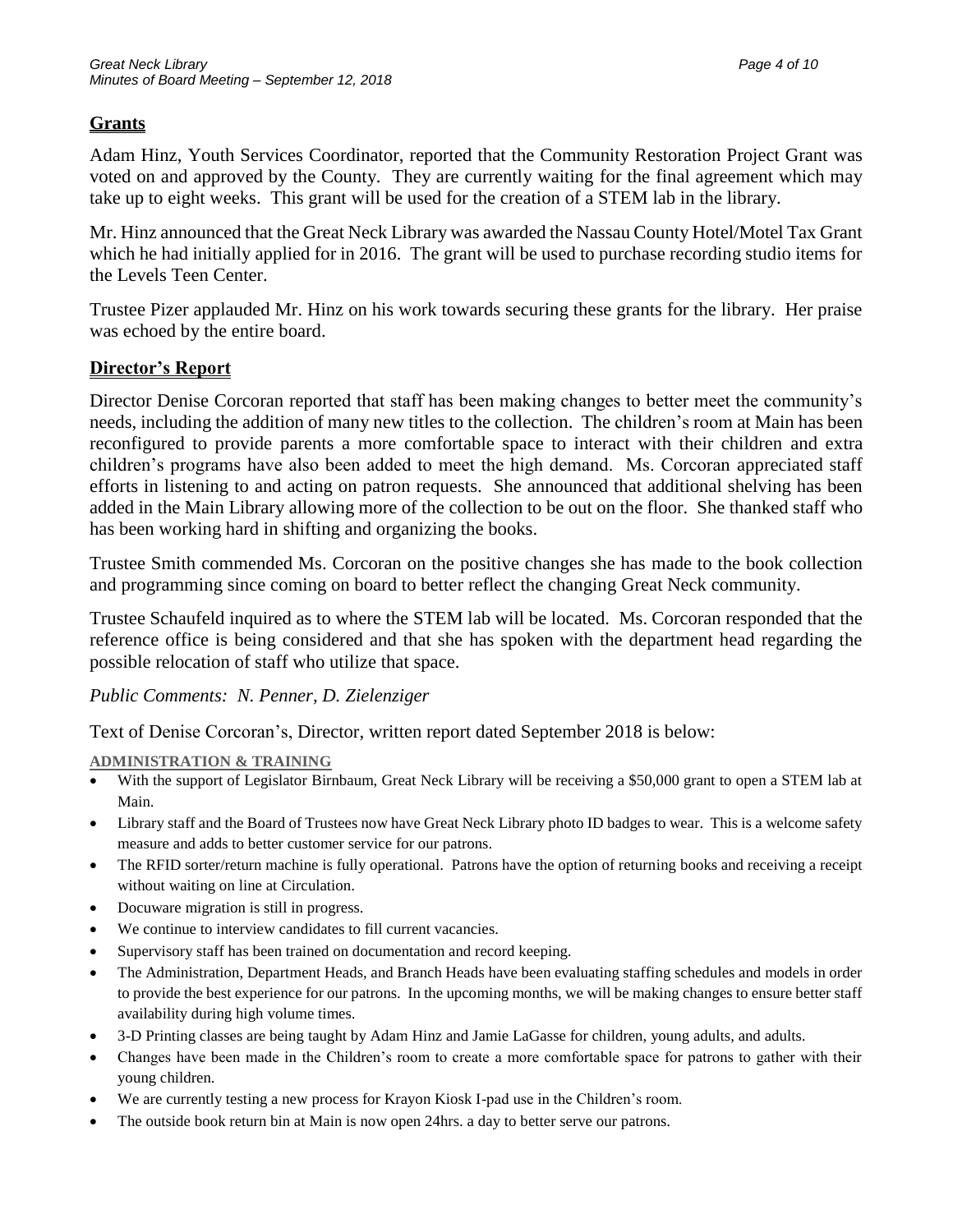- We have a book sale planned for Thursday, September  $13<sup>th</sup>$  and Friday, September  $14<sup>th</sup>$ .
- I continue to meet monthly with the Dept. Head's president and the Staff Association president to ensure open lines of communication and good working collaboration.
- I have met and/or had phone conversations with our patrons to resolve issues and hear suggestions for better service.

#### **Donations**

I would like to acknowledge the following patrons for their donations:

• Melody Xiao Li donated six books written by Yu-an Chen

Patron D. Levy requested return of his GNSD Yearbook which was donated by a family member without permission. The book has been returned to him and another one acquired.

#### Staff Longevity Milestones

I would like to recognize and congratulate our staff for reaching the following longevity milestones:

Pamela Levin - 30 years in July

Staff Trainings and Workshops

| Entering periodicals for Circulation<br>(trained by Arifa Shuja)                                                        | August 22<br>$-23$      | Alana Mutum Justin<br>Crossfox Irene<br>Winkler   | <b>Branch Heads</b>           |
|-------------------------------------------------------------------------------------------------------------------------|-------------------------|---------------------------------------------------|-------------------------------|
| Your Library is Now your Business: What's Next?                                                                         | August 10 <sup>th</sup> | Deidre Goode                                      | Children's<br><b>Services</b> |
| MetLife – Website Training                                                                                              | August $9th$            | Steven Kashkin                                    | <b>Business Office</b>        |
| LILRC: Hotspot (WiFi on the Go) for Library Lending -<br>Farmingdale Public Library                                     | July 20 <sup>th</sup>   | Cindy Simeti                                      | Programming                   |
| Symposium for Digitization -Bayard Cutting Arboretum -<br>Gracious invitation extended by Great Neck Historical Society | June $26$               | Denise Corcoran                                   | Administration                |
| <b>ALA Annual Conference</b>                                                                                            | June 22-25              | Denise<br>Corcoran                                | Administration                |
| 2018 LILRC Annual Membership Meeting                                                                                    | June $19th$             | Denise Corcoran<br>Alana Mutum<br>Christy Orquera | Administration                |
| Leveraging the Power of Digital in your Book Club                                                                       | June $15th$             | Pam Levin                                         | Media                         |
| OverDrive: Drive Digital Circulation by Selecting, Curating and<br>Marketing for your Community                         | June $14th$             | Pam Levin                                         | Media                         |
| Libby, OverDrive's New One=Tap Reading App                                                                              | June $5th$              | Pam Levin<br>Kashmira Shah                        | Media                         |

#### **COMMUNITY & OUTREACH**

- Monday, June  $18<sup>th</sup>$  Great Neck Board of Education Meeting
- Tuesday, June 26<sup>th</sup>- Symposium for Digitization joint attendance with GN Historical Society
- Monday, July 2<sup>nd</sup>-Meeting with GNPS

Tracy Van Dyne, Adam Hinz, Deidre Goode, and I met with Great Neck School Superintendent Dr. Teresa Prendergast, Assistant Superintendent Stephen Lando and Assistant Superintendent Kelly Newman to discuss collaboration between the Great Neck School District and the Great Neck Library.

• Thursday, July  $5<sup>th</sup>$  – Great Neck Public Schools Board Meeting

#### **LIBRARY PROGRAMS ATTENDED**

- I attended the Great Neck Library Gallery opening for Lauren Bailey on July 11<sup>th</sup>. Senator Anthony D'Urso presented Lauren with a New York State Citation for her work.
- I attended the Levels production of "The Drowsy Chaperone" on Thursday, August 9th 8:00 pm. Congratulations to the cast, crew and staff for a wonderful production!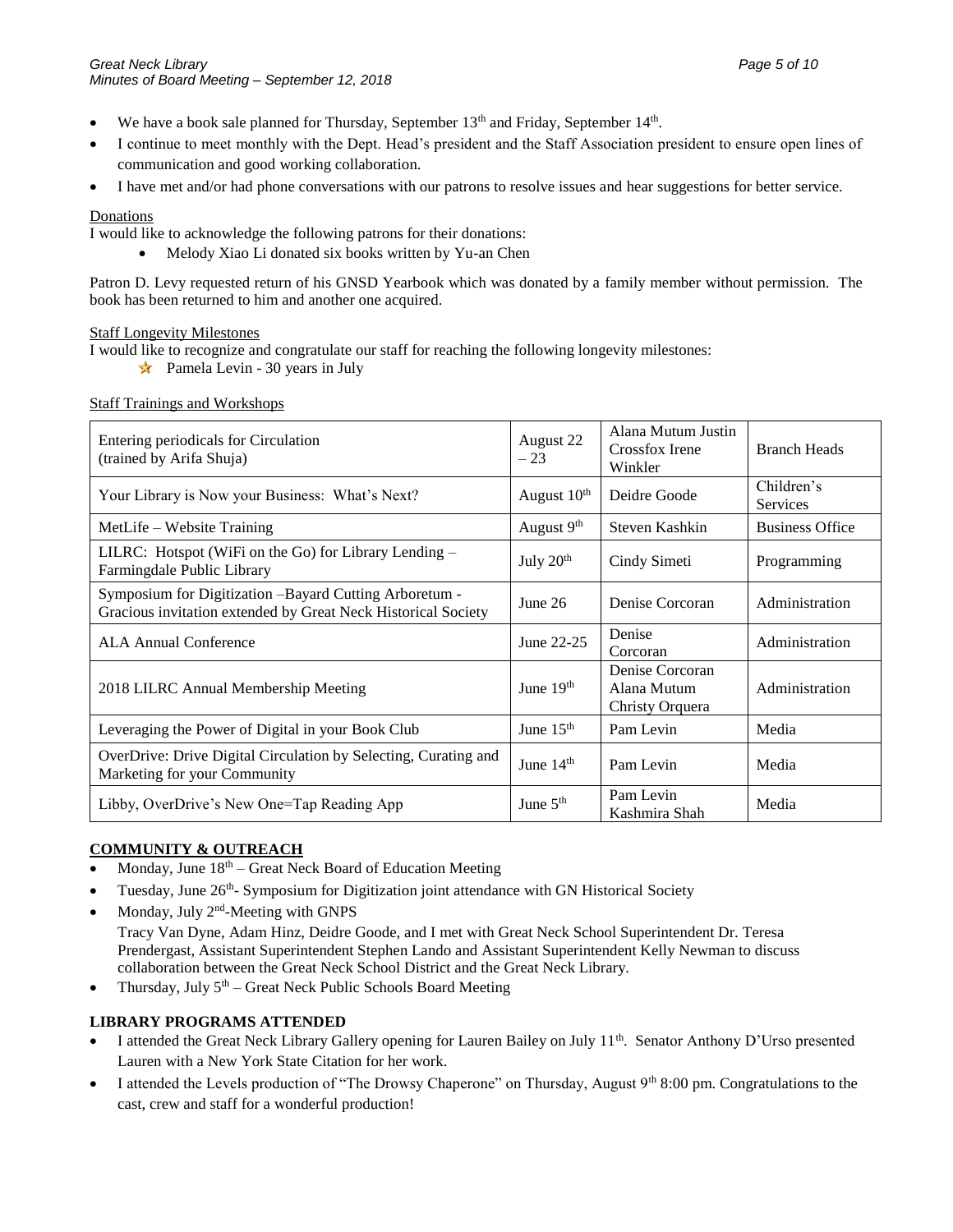#### **MAIN LIBRARY**

- We continue to work to resolve HVAC-punch list items.
- Additional shelving has been installed under the mezzanine. The collection has been shifted and more items have been moved from the book room onto the public floor for browsing.
- Reference books have been shelved separately for easy access.
- All repairs to compact shelving have been completed.
- The American flag at Main has been replaced due to wear. The discarded flag has been placed in the flag drop box at the front of Main which was donated by Darren Chen in March 2018 as part of his Eagle Scout project.
- The concrete benches outside of the Children's area have been repainted. Patrons have been using them to enjoy reading outside.

#### **BRANCHES**

- The Great Neck School District approved renovation plans for the Parkville branch. We had a conference call with MDA Designs and the Great Neck School District's architectural firm to discuss plans for submission to the State Department of Education for approval.
- We received needed information about plumbing lines at the Station branch so that the next phase of Construction Documents for the renovation can move forward.

#### **Assistant Director's Report**

Assistant Director Tracy Van Dyne announced that the library is moving forward with virtual museum passes. This is exciting because it will allow more patrons to enjoy the benefits of the service. She reported that she, along with Denise Corcoran, has met with representatives of Baker & Taylor and Ingram regarding the purchase of "shelf ready" items which will get books on the floor quicker. This will also free up Technical Services staff to work on other important projects. Ms. Van Dyne added that the library's multilingual book collection is being expanded with the addition of many new titles at the Main Library and all branches.

Text of Tracy Van Dyne's, Assistant Director, written report dated September 2018 is below:

#### **Main:**

- The policy for the introduction of virtual museum passes has been brought to the Policy Committee and will have its third read at the BoT meeting on September 12, 2018. We are excited about the prospect of the virtual passes as it will allow more patrons have use of this wonderful service.
- In July, Denise Corcoran, Director; Deidre Goode, Head of Children's; Adam Heinz, Youth Services Coordinator and myself, met with the Great Neck School District Administration, Dr. Teresa Prendergast, Superintendent; Kelly Newman, Assistant Superintendent, Elementary Education and Dr. Stephen Lando, Assistant Superintendent, Secondary Education to discuss how we could better serve our communities collaboratively.
- The RFID sorter is up and running! All collections have been added to the system and are being sorted in to their correct bins.
- Our first book sale since returning back to Main has been scheduled. It will be held on Thursday, September 13 4pm-8pm and Friday, September 14 10am-4pm. This sale will be Travel Books ONLY with encyclopedia and stamp book sets available for Silent Auction from September 7-14.

#### **Technical Services:**

- I submit all orders from each department and upload their order records.
- I am continuing to go through each deletion request. I have requested that many of the items be reordered if they are considered to be in unacceptable shape but are frequently used by the community. Items considered for deletion are those that are beyond repair, have unidentifiable markings or stains or are obsolete in their information.
- The TS department has been diligently working on the thousands of books that have been ordered for the departments over the summer. We are working on streamlining processes to allow the department to run more efficiently.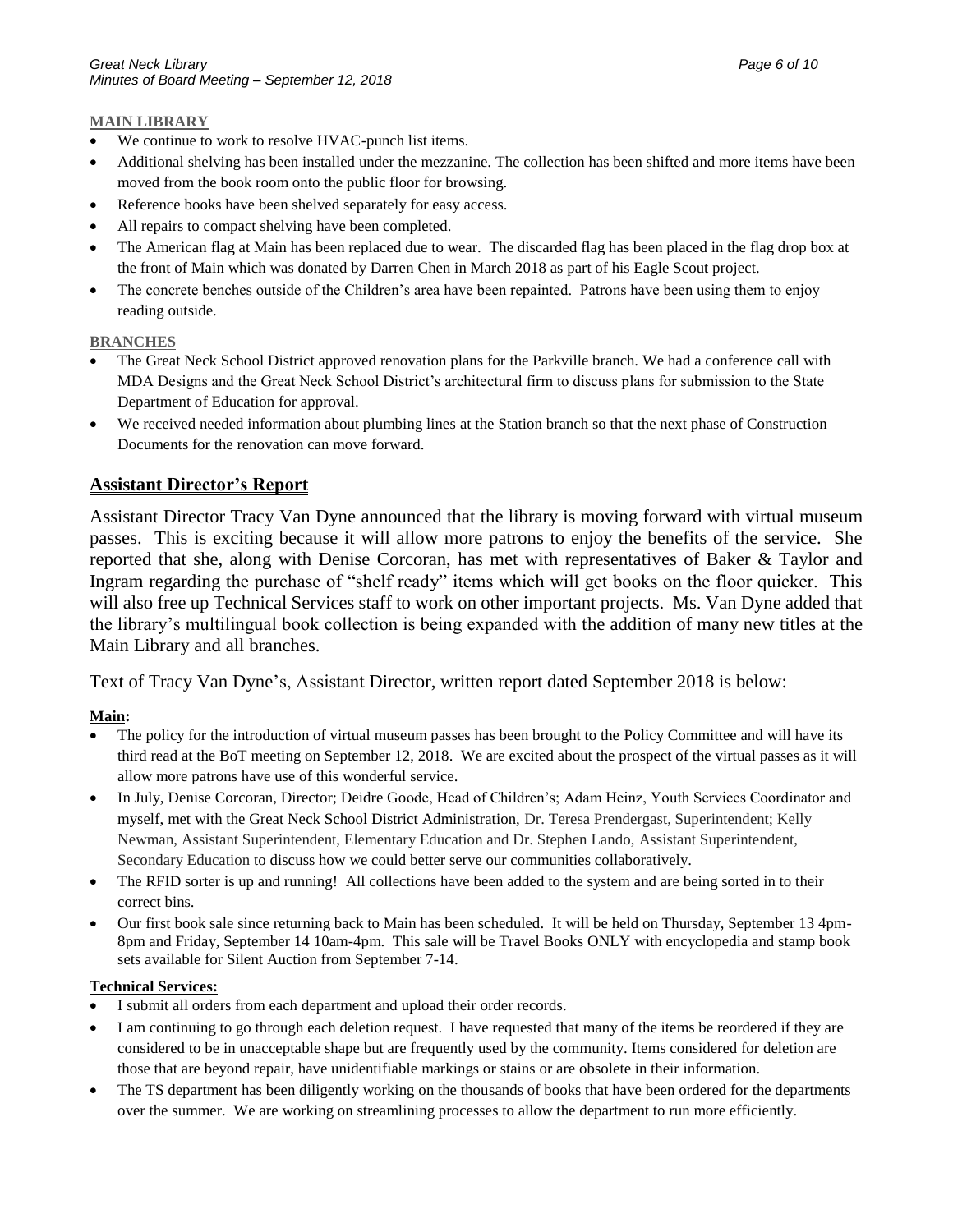- We are working with two of our largest book vendors, Baker & Taylor and Ingram, on completing intake forms to begin receiving "shelf-ready" items. This will assist the TS staff greatly with the heavy load of items that are now coming in.
- The TS department met with the Branch Heads and Reference department to discuss updating the allocation totals and adding new authors that are automatically ordered (AYAT – Automatically Yours). These tend to be popular authors for both Fiction and Non-Fiction.

#### **Branches:**

- The Branch Heads will begin their next rotation on September 4, 2018. The Branch Heads will be as follows:
	- o Justin Crossfox Parkville
	- o Alana Mutum Lakeville
	- o Irene Winkler Station
- The Branch Heads have been trained to process their own magazines allowing for timeliness. It will no longer be necessary to send them to Main to be added in to the system and tagged.
- The Branch Heads were trained on how to use Ingram, one of our large book vendors.
- In the month of June, the Branch Heads met with each department to work on program scheduling for the Fall newsletter.
- Branch Heads continue to schedule monthly staff meetings with their branch staff as to keep everyone updated.
- We continue to work with MDA Designgroup, our space planner for the Parkville and Station branches. The plans for Parkville are being discussed with the school's architect and can then move on to the State. The plans for Station are awaiting updated plumbing information from the landlord before moving forward. They need to be incorporated in to the new plans.
- Quotes for new furniture for the Lakeville branch are under discussion. We are looking to replace the tables, chairs, computer chairs, Circulation desk chairs and to add some additional storage seating in the Children's area as well as repaint the walls.

# **OLD BUSINESS**

# **(a) Motion to Take from the Table Amended Resolution for Wetlands Mapping for the Landscaping Project**

#### **Upon motion by Trustee Smith, seconded by Trustee Yan and after discussion, it was,**

RESOLVED, that the Great Neck Library Board take from the table the amended motion relating to the Wetlands Mapping for the Landscaping Project at the Main Library.

**VOTE:** Yes – 6 (Schaufeld, Yan, Pizer, Marcus, Smith, Sassouni) *MOTION CARRIED UNANIMOUSLY*

# **(b) Approval of the Amended Resolution for Wetlands Mapping for the Landscaping Project**

#### **Upon motion by Trustee Sassouni, seconded by Trustee Smith and after discussion, it was,**

RESOLVED, that the Great Neck Library Board approve a revision to the resolution dated June 9, 2018 for the hiring of the Ferrantello Group to locate the limits of the Wetlands flagging and update the survey as needed at a revised cost of \$1,850.00; such funds to be taken from the Landscaping Fund. Contract has been reviewed by Legal.

**VOTE:** Yes – 6 (Schaufeld, Yan, Pizer, Marcus, Smith, Sassouni) *MOTION CARRIED UNANIMOUSLY*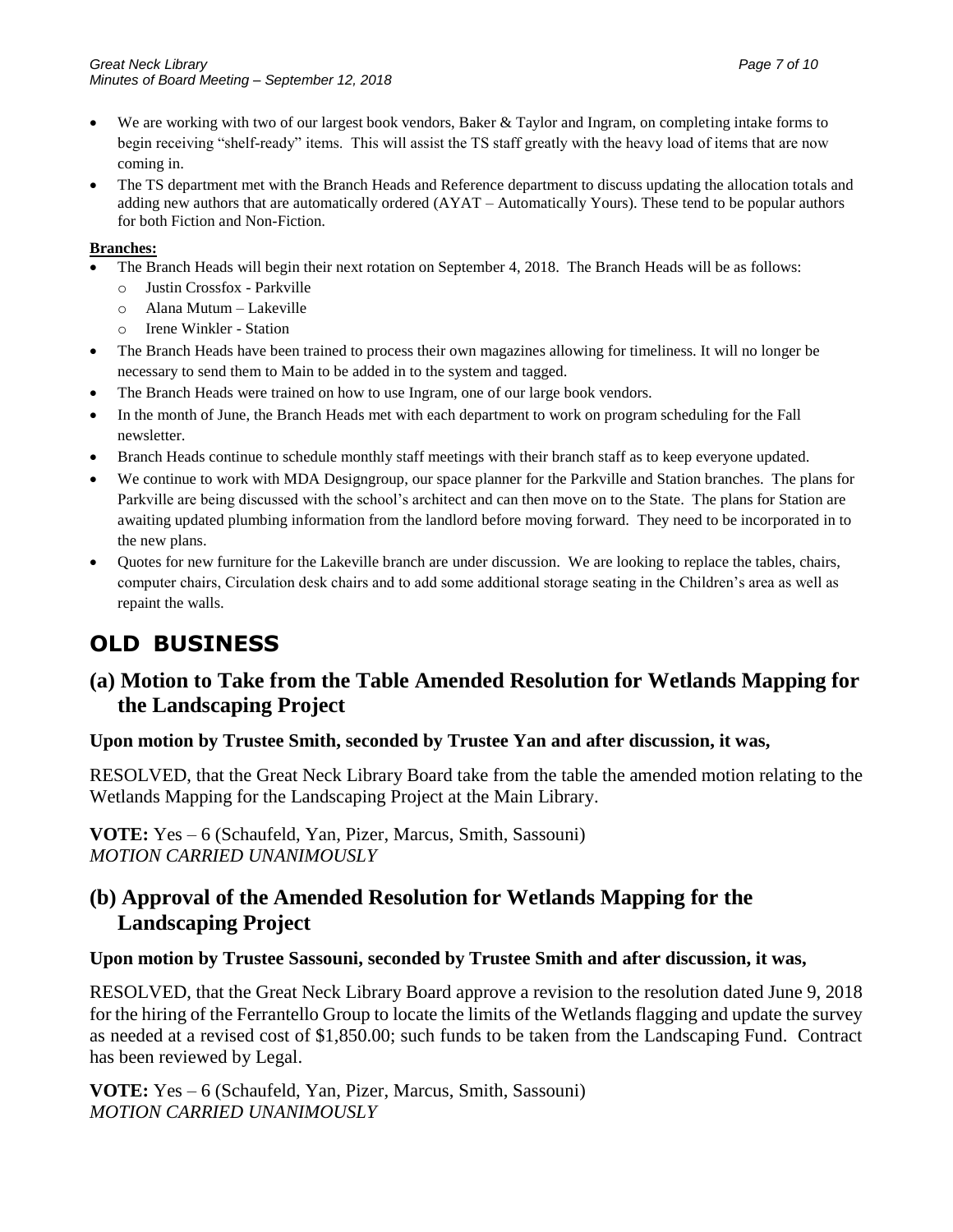# **(c) Policy Manual Changes**

a. Revise Section 1200/Gifts – Second Read

# **NEW BUSINESS**

# **(a) Open and Close Polls-Board Volunteer Needed**

Trustee Marcus volunteered to open the polls and Trustee Miller was volunteered by Trustee Schaufeld to close the polls at the Parkville branch on October 29th.

Trustee Smith volunteered to open the polls and Trustee Yan volunteered to close the polls at the Main Library on October 29th.

# **(b) Acceptance of Revised Job Description for Administrative Assistant**

### **Upon motion by Trustee Marcus, seconded by Trustee Smith and after discussion, it was,**

MOVED, that the Great Neck Library Board accept the revised Administrative Assistant Job Description as attached.

After discussion, the motion was amended. **Upon motion by Trustee Marcus, seconded by Trustee Smith and after discussion, it was,**

RESOLVED, that the Great Neck Library Board accept the revised Administrative Assistant Job Description with amended job title Administrative Assistant to the Director which will be revised on the attached.

**VOTE:** Yes – 6 (Schaufeld, Yan, Pizer, Marcus, Smith, Sassouni) *MOTION CARRIED UNANIMOUSLY*

# **(c) Acceptance of Revised Job Description for Administrative Coordinator**

### **Upon motion by Trustee Sassouni, seconded by Trustee Yan and after discussion, it was,**

MOVED, that the Great Neck Library Board accept the revised Administrative Coordinator Job Description as attached.

After discussion, the motion was amended. **Upon motion by Trustee Sassouni, seconded by Trustee Yan and after discussion, it was,**

RESOLVED, that the Great Neck Library Board accept the revised Administrative Coordinator Job Description with amended job title Administrative Coordinator which will be revised on attached.

**VOTE:** Yes – 5 (Schaufeld, Yan, Marcus, Smith, Sassouni)  $No-1$  (Pizer) *MOTION CARRIED* 

# **(d) Property Liability Insurance Renewal**

**Upon motion by Trustee Smith, seconded by Trustee Pizer and after discussion, it was,**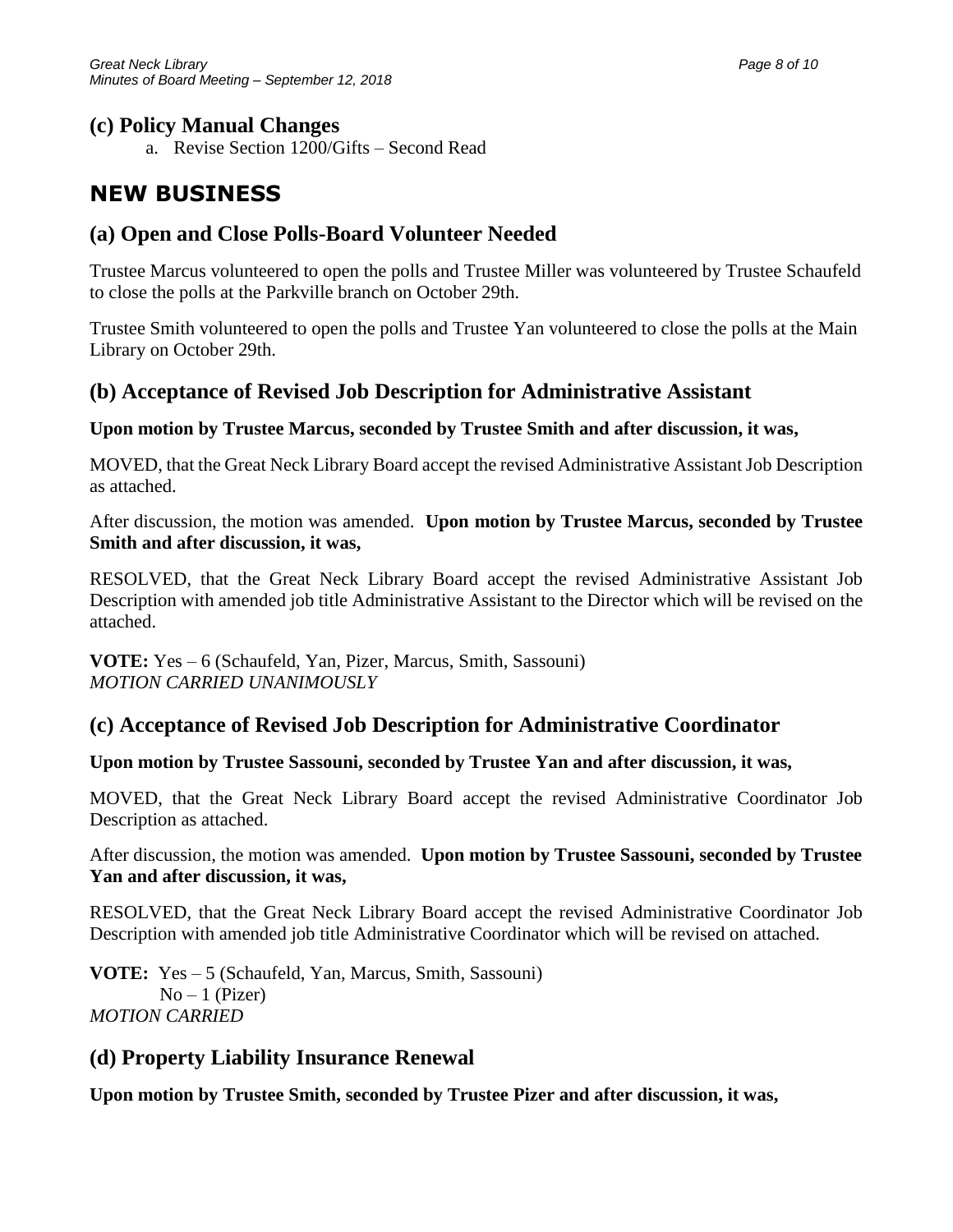RESOLVED, that the Great Neck Library Board of Trustees renew its property/liability insurance Commercial Package, Automobile and Umbrella policies for the period September 1, 2018 through September 1, 2019 with Utica Insurance Companies as presented by Edwards and Company, for a total of \$80,404.00 to be charged to the Property/Liability Insurance line of the operating budget.

**VOTE:** Yes – 6 (Schaufeld, Yan, Pizer, Marcus, Smith, Sassouni) *MOTION CARRIED UNANIMOUSLY*

# **(e) Approve Consultant for SEQRA for Parkville Branch**

### **Upon motion by Trustee Yan, seconded by Trustee Smith and after discussion, it was,**

RESOLVED, that the Great Neck Library Board of Trustees approve the hiring of J.C. Broderick & Associates, Inc. for preparation of SEQRA review for the Parkville Branch at a cost not to exceed \$2,225.00 to be charged to the Branch and Special Services Fund of the operating budget.

**VOTE:** Yes – 6 (Schaufeld, Yan, Pizer, Marcus, Smith, Sassouni) *MOTION CARRIED UNANIMOUSLY*

# **(f) Approval of Book Sale for Deleted, Poor Condition and Damaged Books**

### **Upon motion by Trustee Sassouni, seconded by Trustee Marcus and after discussion, it was,**

RESOLVED, that the Great Neck Library Board of Trustees authorize the sale of deleted, poor condition and damaged books. Any unsold deleted, poor condition and damaged books will be recycled.

**VOTE:** Yes – 6 (Schaufeld, Yan, Pizer, Marcus, Smith, Sassouni) *MOTION CARRIED UNANIMOUSLY*

*Public Comments: N. Penner*

# **(g) Unsold Books from Book Sale Authorized on June 19, 2018**

# **Upon motion by Trustee Marcus, seconded by Trustee Sassouni and after discussion, it was,**

RESOLVED, that the Great Neck Library Board of Trustees authorize the Director to donate, at her discretion, any books not sold at the book sale authorized by Board per resolution dated June 19, 2018.

**VOTE:** Yes – 6 (Schaufeld, Yan, Pizer, Marcus, Smith, Sassouni) *MOTION CARRIED UNANIMOUSLY*

# **(h) Acceptance of Nassau County Hotel/Motel Tax Grant**

# **Upon motion by Trustee Smith, seconded by Trustee Marcus and after discussion, it was,**

RESOLVED, that the Great Neck Library Board of Trustees formally accept the Nassau County Hotel/Motel Tax Grant in the amount of \$20,000 to purchase recording studio items for the Levels Teen Center.

**VOTE:** Yes – 6 (Schaufeld, Yan, Pizer, Marcus, Smith, Sassouni) *MOTION CARRIED UNANIMOUSLY*